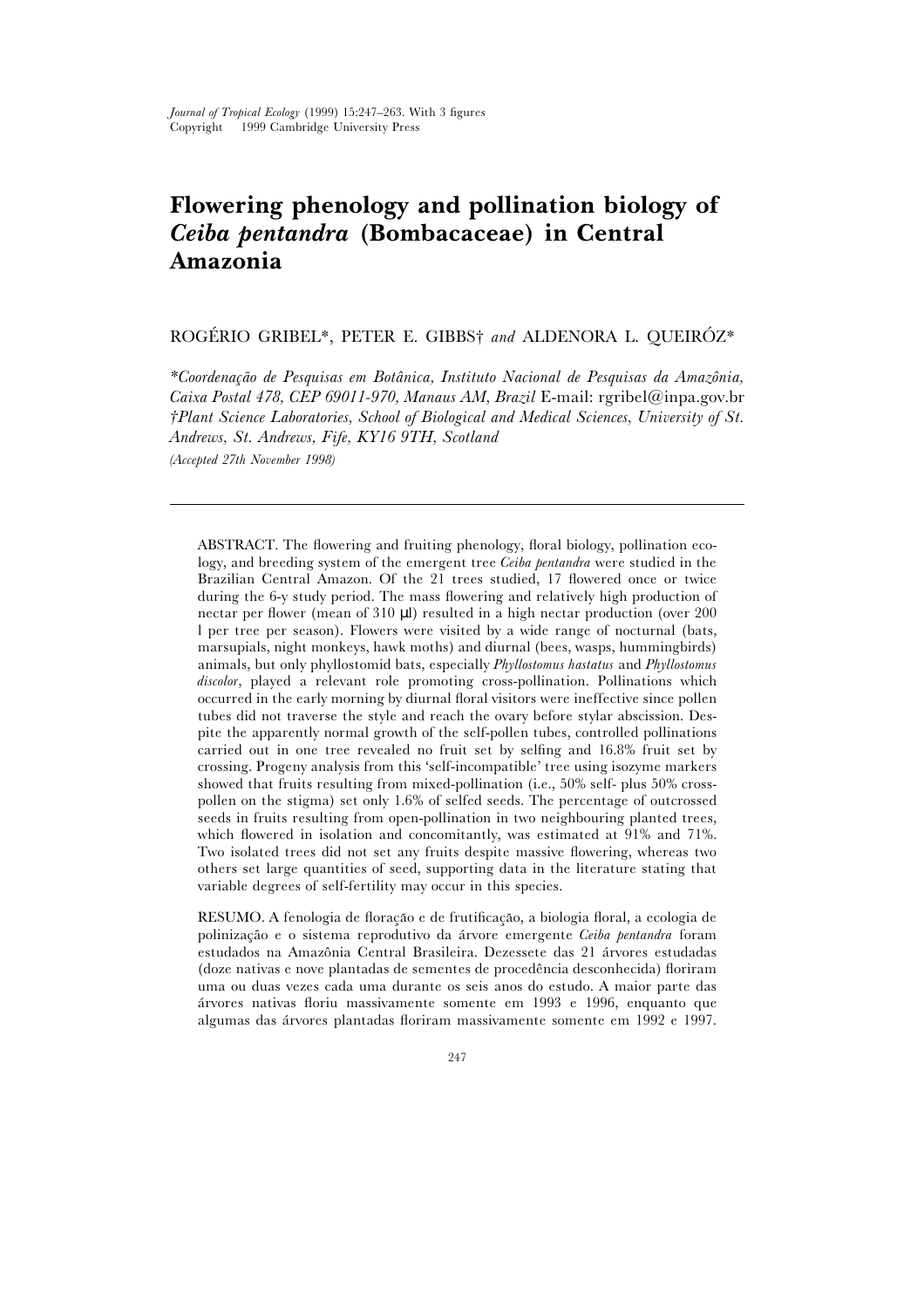A floração massiva e a relativamente alta produção de néctar por flor (média de  $310$  µl de néctar secretado por flor por noite) resultaram em uma alta producão de néctar por árvore (mais de 200 l de néctar por árvore por estacão de floracão). As flores de *C. pentandra* foram visitadas por uma grande variedade de animais noturnos (morcegos, marsupiais, macacos-da-noite, mariposas) e diurnos (abelhas, vespas, beija-flores), mas somente morcegos, especialmente *Phyllostomus hastatus* e *Phyllostomus discolor*, parecem exercer papel relevante promovendo a polinização cruzada. Não foram detectadas diferenças na capacidade dos tubos polínicos originados do auto-pólem e do pólem cruzado de se desenvolverem até o ovário e penetrarem nos óvulos. Polinizações que ocorreram no início da manhã foram inefetivas, uma vez que os tubos polínicos não tiveram suficiente tempo para atravessarem o estilete antes da sua abscisa˜o. Apesar do aparente desenvolvimento normal dos tubos polínicos oriundos do auto-pólem, polinizações controladas executadas em uma árvore resultaram em nenhuma produção de frutos em flores auto-polinizadas e em 16,8% de produção de frutos nas flores que sofreram polinização cruzada. A produção natural de frutos (polinização aberta) na mesma árvore foi estimada em 0,7%. O uso de marcadores isoenzima´ticos na ana´lise gene´tica da progênie dessa mesma árvore 'auto-incompatível' revelou que, em frutos resultantes de polinizações mistas (isto é; uma mistura contendo 50% auto-pólem e 50% po´lem cruzado, depositada no estigma), apenas cerca de 1,6% das sementes foram originadas por eventos de auto-fecundação. A proporção de sementes originadas por fecundação cruzada em frutos formados naturalmente em duas árvores plantadas e vizinhas, que floriram isoladamente e concomitantemente em 1992, foi de 91% e 71%, respectivamente. Duas árvores isoladas não produziram frutos, apesar de intensa floração, enquanto que outras duas também isoladas frutificaram em abundância. Essas observações reforçam dados da literatura que indicam a ocorrência de níveis muito variáveis de auto-fertilidade entre as árvores dessa espécie.

KEY WORDS: Amazonia, bat-pollination, Bombacaceae, breeding system, *Ceiba*, mating system, *Phyllostomus*, pollination, reproductive biology, tropical trees

## INTRODUCTION

*Ceiba pentandra* (L.) Gaertn. (Bombacaceae), the silk-cotton or kapok tree, is an emergent, fast growing tree species with a pan-tropical distribution. Native populations occur in tropical America and west Africa, while populations in south-east Asia were probably introduced by man (Baker 1965). Studies carried out in west Africa, south-east Asia and the Pacific Islands indicate that this species is visited and pollinated by pteropodid bats (Baker & Harris 1959, Cox 1983, Elmqvist *et al.* 1992, Harris & Baker 1959, Wodzicki & Felten 1975). Despite adaptations for bat-pollination, the palaeotropical trees of *C. pentandra* exhibit relatively high levels of self-fertility: Toxopeus (1948) stressed that *C. pentandra* is a highly self-pollinating species in south-east Asia, and later he reported that only 16% outcrossing occurred in Java plantations (Toxopeus 1950); Baker (1955, 1965) considered individuals of *C. pentandra* in Africa 'fully self-fertile' and that 'only a single viable seed . . . could be the founder of a new colony'; van der Pijl (1956) explained the fruiting of *C. pentandra* in the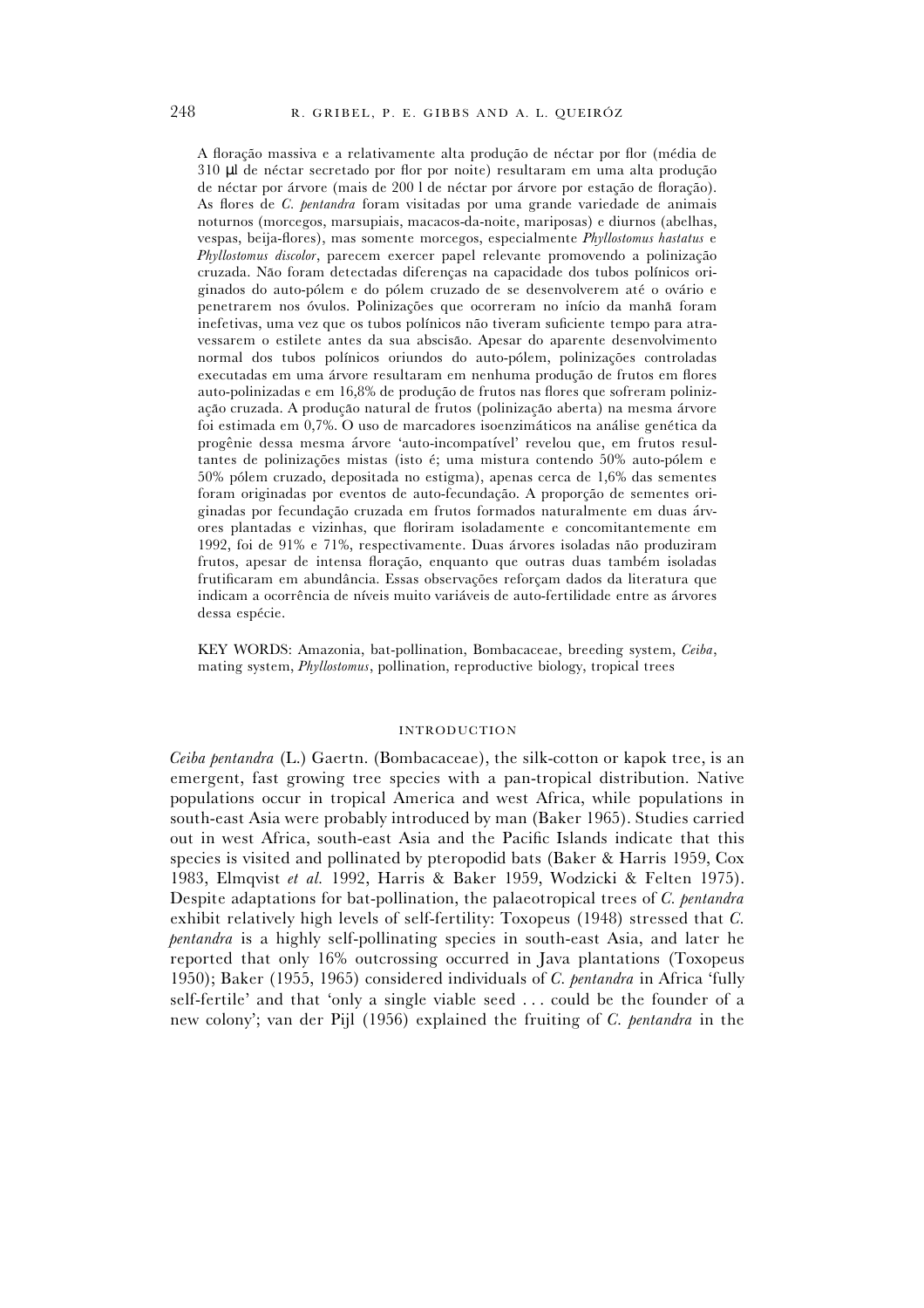Pacific Islands as the result of the introduction of self-fertile forms; and Elmqvist *et al.* (1992) reported that 10% of geitonogamously pollinated flowers developed fruits in a tree in Samoa, but these flowers have not been bagged to avoid visits from bats.

In the neotropics, bats and other nocturnal and diurnal vertebrates have been observed as visitors and potential pollinators of the silk-cotton tree. Carvalho (1960) described bats with a large wingspan, which he supposed to be *Phyllostomus hastatus*, visiting *C. pentandra* flowers near Belém, eastern Amazonia. Villa (1966) noted the bats *Artibeus jamaicensis* and *Leptonycteris nivalis* visiting *C. pentandra* flowers in Mexico. Heithaus *et al.* (1975), working in a seasonal forest in Costa Rica, captured seven bat species with *C. pentandra* pollen on their fur. Toledo (1977) recorded that three non-flying mammals, various unidentified bats, seven species of hummingbirds and 26 other birds, as well as several insects, visited the flowers of *C. pentandra* in south-eastern Mexico, and this author considered the possibility of pollination by non-hovering birds. Effective pollination of *C. pentandra* by diurnal animals was also proposed by Janson *et al.* (1981) in south-eastern Peru, where these authors observed three monkey species (*Saimiri sciureus*, *Cebus apella*, and *Ateles paniscus*) visiting the flowers and suggested that these animals may have a significant role in the pollination of *C. pentandra*. The mating system of neotropical populations of *C. pentandra* has been studied only by Murawski & Hamrick (1992) on Barro Colorado Island, Panama. These authors, using isozyme markers, found a range from complete selfing to complete outcrossing among the 11 trees studied and considered that a combination of several ecological and genetic factors may be the cause of the wide range in the degree of self-fertility observed among trees of this species.

The main goal of this study is to provide data on the floral phenology, floral biology, pollination ecology, and breeding system of *C. pentandra* in Central Amazonia and to compare data from this area with studies in peripheral areas of the range of this species. Because of the problems of working with a canopy emergent tree, we have detailed observations for only a few individuals. We report observations on the floral biology and the behaviour of the flower visitors made from platforms placed in the canopies of *C. pentandra* trees in two different localities. We also provide a gross estimate of some reproductive parameters (total flower and fruit production, fruit set, nectar secretion and sugar concentration) which are still poorly quantified for this species, and report the results of hand self- and cross-pollination experiments, including the relative performance of the self- and cross-pollen tubes, carried out on one tree. More knowledge is necessary regarding the reproductive biology of this species in Central Amazonia since native populations of *C. pentandra*, at least in the Brazilian and Peruvian Amazon, have suffered a drastic reduction over the last two decades due to overexploitation by the plywood industry (Gentry & Vasquez 1988).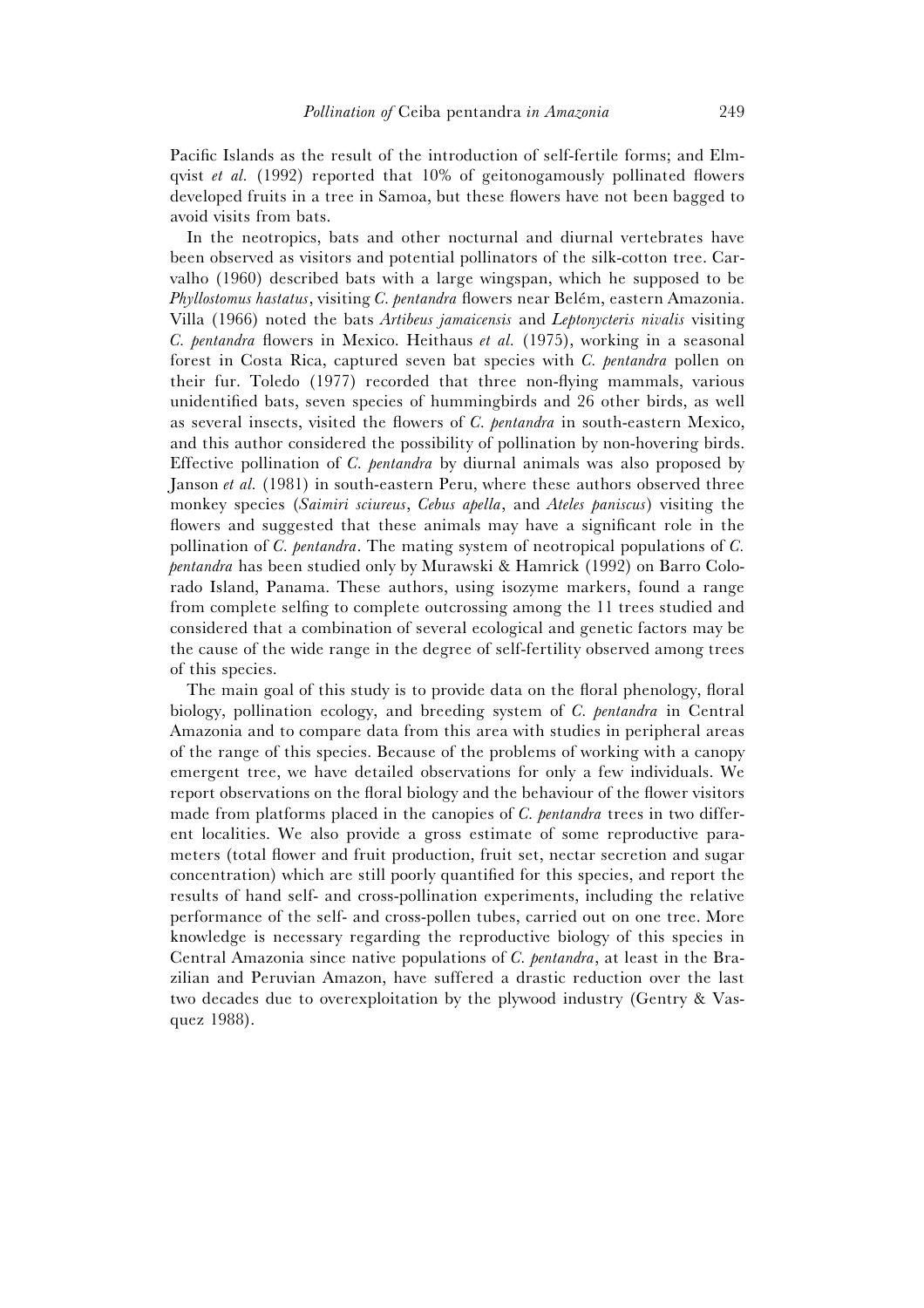## MATERIALS AND METHODS

## *The species*

Neotropical populations of *C. pentandra* range from northern Central America and the Antilles to the southern boundary of the Amazon Basin in Brazil and Peru. In Central Amazonia, *C. pentandra* (locally called 'sumaúma') occurs in the lowland, seasonally flooded habitat ('várzea') along the sedimentary quaternary basin of the white-water rivers. It is a striking emergent tree, up to 60 m tall, with large plank buttresses. The trunk is covered with conical, sharply pointed spines. Sumauma is a deciduous tree, shedding its digitatecompound leaves during the dry season, when mass flowering occurs.

The inflorescences are fascicles that are borne mainly at the ends of the branches, with buds initiated in the axils of leaves just before the latter are dropped. The flowers have nocturnal anthesis, with 1–20 flowers opening per inflorescence per night. The five petals, five staminal filaments and pistil are creamy white giving a mostly whitish colour to the flowers and inflorescence, spotted with the gold-yellow of the anthers. Most flowers are inclined or pendant, thus giving a globose appearance to the whole inflorescence.

The fruits are elliptic, pendant, brown capsules that dehisce by five valves. In each capsule there are 66–250 ovoid seeds, 4–6 mm in diameter, weighing 45–65 mg, surrounded by the pale yellow silk cotton, which develops from the endocarp. The seeds have a 'float structure' in their basal portion, indicating that in addition to wind dispersal, they can also be dispersed by water.

## *Flowering and fruiting phenology*

Flowering and fruiting were monitored monthly, between 1992 and 1997, in eight young (20-y-old in 1992) planted trees on the campus of the Instituto Nacional de Pesquisas da Amazônia (INPA) in the Manaus urban area, Amazonas, Brazil (*c*. 03°08′S, 60°00′W), and in 10 wild trees located in or near Manaus, most of them on the Catalão Peninsula at the junction of the Negro and Solimões Rivers. The flowering and fruiting phenologies of two additional wild trees were followed in 1996 and 1997, and that of one planted tree at the INPA's Estação Experimental de Silvicultura Tropical, 60 km N of Manaus, between 1992–1995. All 12 wild *C. pentandra* were large, mature trees, 40–60 m tall, except for tree 12a, which was smaller and younger. Flowering was scored as 'massive' when all main and secondary branches of the tree set flower, or as 'partial' when only 1–2 main branches set flower. No intermediate situation was found. The same criterion was used for fruiting.

The total number of flowers and fruits set by trees 1 and 2 were estimated using four 1-m  $\times$  1-m quadrats set at random in the canopy shadow area beneath each tree. The pistils, immature fruits, and valves inside each quadrat were removed and counted weekly during the flowering and fruiting periods. A 10-m radius circle around the trunk base was considered as the pistil and valve shadow area for each tree.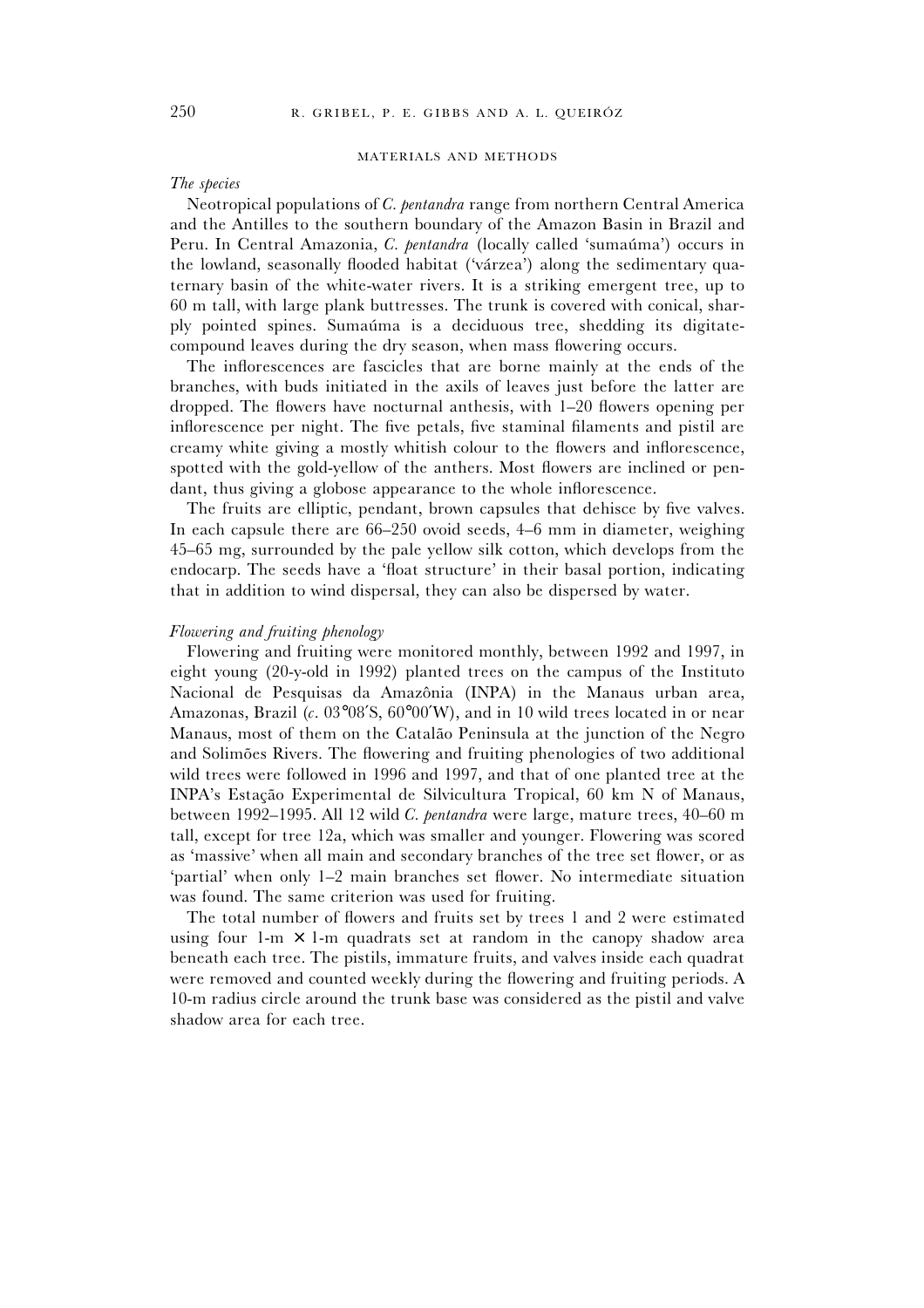#### *Floral biology and pollination ecology*

Some initial observations and captures of floral visitors were made in a 30-m tall tree located on the bank of the Uraricoera River, Maraca´ Biological Reserve (*c*. 03°20′N, 61°20′W), Roraima, Brazil, in March 1988. Floral events and behaviour of floral visitors were observed from a platform placed between two branches within the crown. Visitors were captured with a  $4.0\text{-m} \times 2.8\text{-m}$ nylon mist-net placed beside the platform.

Detailed observations on the floral biology and visitor behaviour were made from August to September 1993, a period during which trees 1 and 2 (located 15 m apart) flowered. Studies were made using a platform placed on top of a 20 m scaffold beside tree 1. On the INPA campus, the bats were captured with  $12-m \times 2.8$ -m mist-nets suspended from two branches and placed just below the canopy 20–22 m above ground. Bats foraging near the platform were also caught directly by hand as they alighted on the inflorescences.

The following sequence of floral parameters was noted: anthesis, odour release, nectar secretion, pollen liberation, and receptivity of stigmas. Nectar secretion was measured at 2-h intervals with a 15  $\mu$ l capillary tube in 10 flowers of different inflorescences from tree 1. The sugar concentration of the nectar was estimated every 2 h for the same flowers using a pocket refractometer. Samples of pollen attached to the bats' fur were collected for further analysis using the technique described by Beattie (1971).

## *Hand pollinations*

A series of hand self-, cross-, and mixed-pollinations were carried out using flowers of tree 1, accessible from the platform, and pollen from tree 2. Flowers from tree 2 were obtained with the aid of a ladder and a 16-m pruning hook. A mixture of self- and cross-pollen was used to carry out mixed-pollinations. The pollen load for the mixed-pollinations was obtained by loading the pollen of five flowers from tree 1 and five flowers from tree 2 in a Petri dish, thoroughly mixing the mass of pollen, and depositing the mixture on the stigma with a spatula. For these three pollination treatments, buds were opened, emasculated and enclosed with paper bags just before anthesis. Pollinations were carried out at 20h00–21h00, after which flowers were again covered until 10h00–11h00 the next morning. In the diurnal cross-pollination treatment, buds were emasculated before anthesis and rebagged and pollinated at 06h00– 06h30 the following morning. To check for apomixis, flowers were emasculated and bagged without further treatment and unbagged at 10h00 the following morning. A series of untreated flowers were tagged the morning following anthesis to monitor natural fruit-set. Most hand self- or cross-pollinated flowers were left to census for fruit-set, but 32 pistils were fixed in FAA (formalin, acetic acid, 70% ethanol in proportions 5:5:90 v/v) at 12, 24, 48 and 72 h following pollination to allow further observation of pollen germination and pollen tube growth using fluorescence microscopy and aniline blue staining (Martin 1959). The proportion of penetrated ovules in self- and cross-pollinated pistils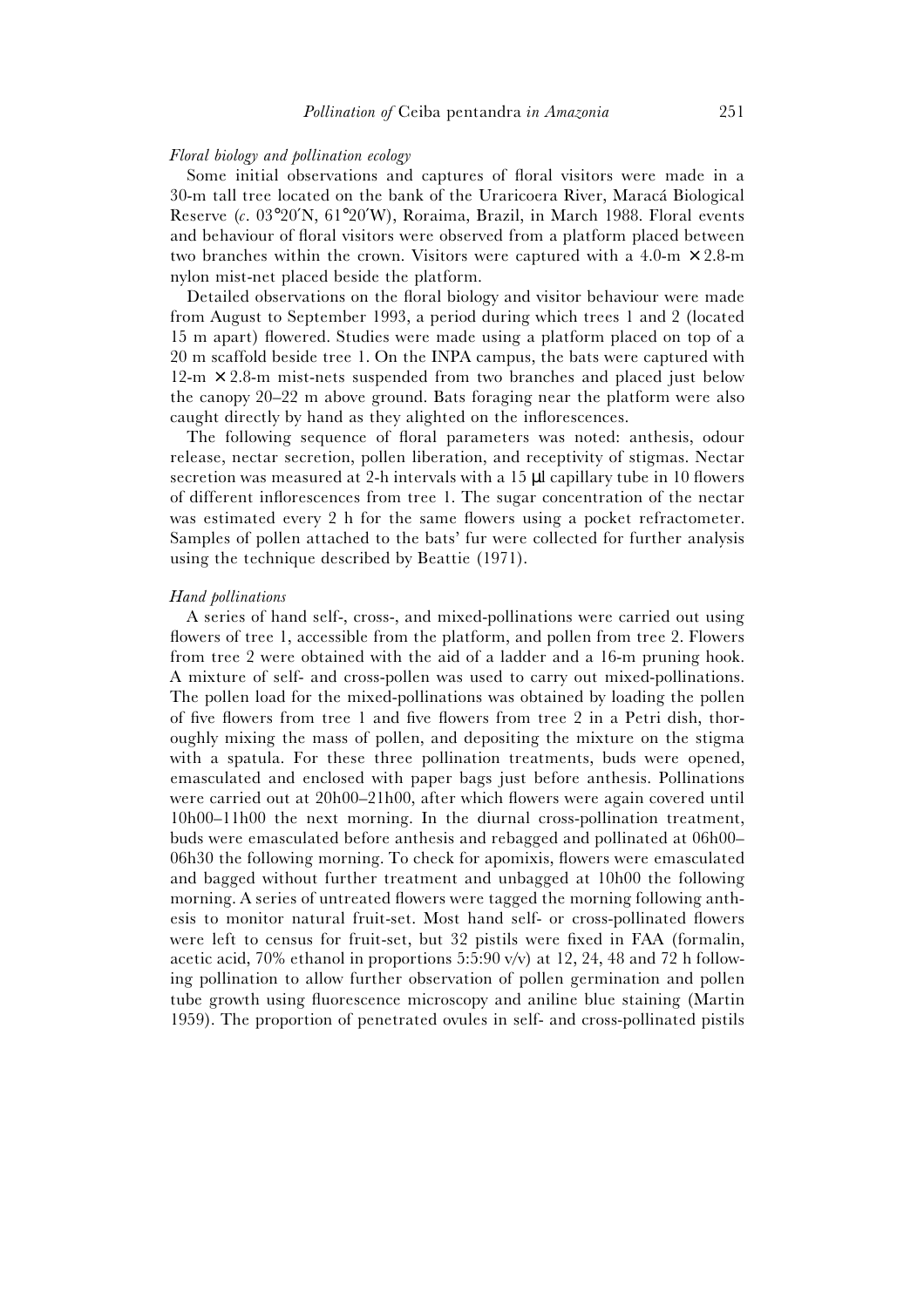was assessed by scraping out ovules and scoring for the presence of pollen tube 'tails' at the micropyle. Comparisons of the proportion of penetrated ovules in self- and cross-pollinated pistils were tested with a t-test of means. All proportions were arcsine-transformed prior to statistical analysis.

#### *Determination of male parentage of the seedlings*

To estimate the proportion of selfed and outcrossed seeds in fruits resulting from mixed- and open-pollinations, we used starch gel electrophoresis to characterize tree 1, tree 2 and their seedlings at the cytosolic phosphoglucose isomerase (PGI) locus. Seeds from fruits sired by mixed- and open-pollinations were germinated in a glass house and leaf samples of those seedlings, tree 1 and tree 2 were assayed for the PGI locus as described in Gribel & Abbott (1996). Trees 1 and 2 are neighbouring trees (15 m apart) which flowered in isolation and concomitantly in August 1992, when no other flowering trees were found in the study area, except tree 15 located 60 km away. Therefore, it was assumed that these two trees exchanged pollen only between themselves during the flowering period of 1992.

#### **RESULTS**

## *Flowering and fruiting phenology*

Most wild trees flowered massively in 1993 and 1996, while some of the planted trees flowered massively only in 1992 and 1997 (Table 1). Four cultivated trees at INPA campus did not flower at all during the 6-y study period. Massive flowering was followed by 'massive' fruiting (i.e., at least one fruit formed per inflorescence) in all cases except for two spatially isolated trees: the wild tree 12 in 1993 and 1996, and the cultivated tree 15 in 1992. In contrast, tree 13, which flowered prematurely in July 1996, and tree 12b, which flowered in relative isolation in 1997, set fruits massively. No partial flowering episode resulted in fruits.

The number of flowers per m<sup>2</sup> of canopy shadow (i.e. number of valves/5 + number of pistils + immature fruits per square) was 2085 ± 444 for tree 1 and  $845 \pm 203$  for tree 2 (mean  $\pm$  SD). Therefore, total flower production per tree, within the 10-m radius, was estimated to be 655 000 and 265 000, respectively. The total fruit production for trees 1 and 2 (given the number of fruits per  $m<sup>2</sup>$ of canopy shadow = number of valves inside quadrat/5) was estimated to be 4930 and 5890 fruits, respectively. Fruit-set per tree (number of fruits/number of flowers per square  $\times$  100%) was estimated to be 0.75% for tree 1 and 2.22% for tree 2.

## *Floral biology*

Anthesis started at dusk, usually between 18h15–18h30. By 18h45–19h15 the flowers were open and the anthers and stigmas were exposed. The stigma was wet and seemed to be receptive just following anthesis. Anther dehiscence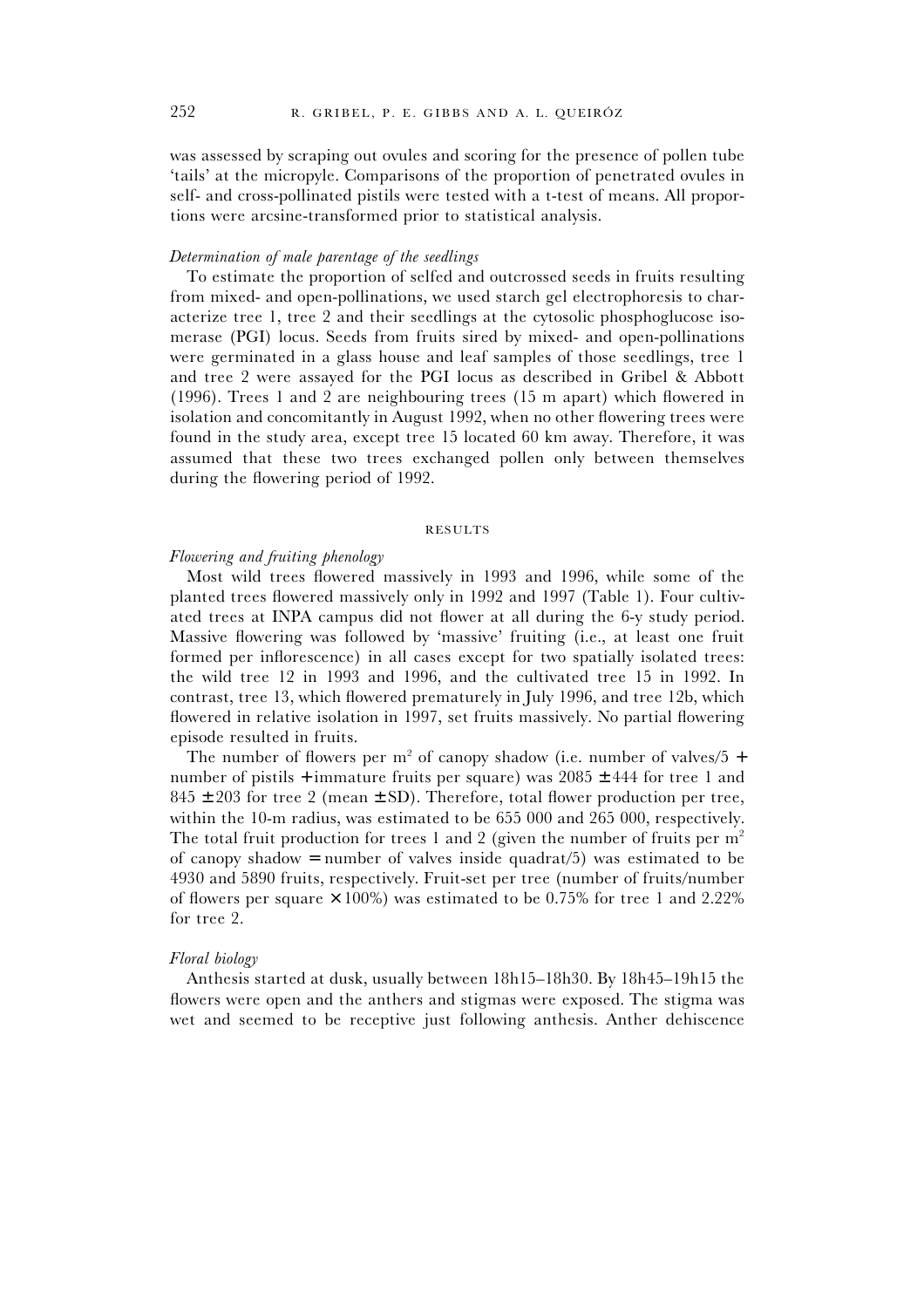| Tree            |                     |                        | Intensity and month of activity in <sup>3</sup> |                     |                     |                     |                     |                     |
|-----------------|---------------------|------------------------|-------------------------------------------------|---------------------|---------------------|---------------------|---------------------|---------------------|
| number          | Status <sup>1</sup> | Phenology <sup>2</sup> | 1992                                            | 1993                | 1994                | 1995                | 1996                | 1997                |
| 1               | $\mathbf{P}$        | F1                     | $M$ (Aug)                                       | $\operatorname{nf}$ | $\operatorname{nf}$ | $\operatorname{nf}$ | nf                  | $M$ (Aug)           |
|                 |                     | Fr                     | $M$ (Oct)                                       | nf                  | nf                  | $\operatorname{nf}$ | $\operatorname{nf}$ | $M$ (Oct)           |
| $\overline{2}$  | $\mathbf{P}$        | Fl                     | $M$ (Aug)                                       | $P$ (Aug)           | nf                  | nf                  | nf                  | $M$ (Aug)           |
|                 |                     | Fr                     | $M$ (Oct)                                       | nf                  | nf                  | nf                  | nf                  | $M$ (Oct)           |
| 3               | $\mathbf{P}$        | F1                     | $\inf$                                          | nf                  | $\operatorname{nf}$ | nf                  | nf                  | $M$ (Aug)           |
|                 |                     | Fr                     | nf                                              | nf                  | nf                  | nf                  | nf                  | $M$ (Oct)           |
| $\overline{4}$  | $\mathbf{P}$        | F1                     | nf                                              | nf                  | $\operatorname{nf}$ | nf                  | $\operatorname{nf}$ | $M$ (Aug)           |
|                 |                     | Fr                     | nf                                              | nf                  | nf                  | nf                  | nf                  | $M$ (Oct)           |
| 7               | W                   | Fl                     | nf                                              | $M$ (Aug)           | $\operatorname{nf}$ | $\operatorname{nf}$ | $\operatorname{nf}$ | nf                  |
|                 |                     | Fr                     | nf                                              | $M$ (Oct)           | nf                  | nf                  | nf                  | nf                  |
| 8               | W                   | F1                     | nf                                              | $M$ (Aug)           | $\operatorname{nf}$ | $\operatorname{nf}$ | died                |                     |
|                 |                     | Fr                     | nf                                              | $M$ (Oct)           | $\inf$              | nf                  | died                |                     |
| 9               | W                   | F1                     | nf                                              | $M$ (Aug)           | $\operatorname{nf}$ | nf                  | $\operatorname{nf}$ | $\inf$              |
|                 |                     | Fr                     | nf                                              | $M$ (Oct)           | $\inf$              | nf                  | $\inf$              | $\inf$              |
| 10              | W                   | Fl                     | nf                                              | $M$ (Aug)           | $\operatorname{nf}$ | $\operatorname{nf}$ | $M$ (Aug)           | nf                  |
|                 |                     | Fr                     | nf                                              | $M$ (Oct)           | $\operatorname{nf}$ | nf                  | $M$ (Oct)           | nf                  |
| 10a             | W                   | F1                     | nf                                              | $M$ (Aug)           | $\operatorname{nf}$ | $\operatorname{nf}$ | $M$ (Aug)           | nf                  |
|                 |                     | Fr                     | nf                                              | $M$ (Oct)           | $\operatorname{nf}$ | $\operatorname{nf}$ | $M$ (Oct)           | $\operatorname{nf}$ |
| 11              | W                   | F1                     | nf                                              | $M$ (Aug)           | P(Apr)              | nf                  | $M$ (Aug)           | $P$ (Aug)           |
|                 |                     | Fr                     | nf                                              | $M$ (Oct)           | nf                  | nf                  | $M$ (Oct)           | nf                  |
| 1 la            | W                   | F1                     | nf                                              | nf                  | nf                  | nf                  | nf                  | $P$ (Aug)           |
|                 |                     | Fr                     | nf                                              | nf                  | nf                  | $\operatorname{nf}$ | nf                  | nf                  |
| 12              | W                   | Fl                     | nf                                              | $M$ (Aug)           | $\operatorname{nf}$ | nf                  | $M$ (Aug)           | $P$ (Aug)           |
|                 |                     | Fr                     | nf                                              | nf                  | $\operatorname{nf}$ | $\operatorname{nf}$ | $P$ (Oct)           | nf                  |
| 12a             | W                   | F1                     | nf                                              | nf                  | $\operatorname{nf}$ | $\operatorname{nf}$ | $M$ (Aug)           | $\operatorname{nf}$ |
|                 |                     | Fr                     | nf                                              | nf                  | $\operatorname{nf}$ | $\operatorname{nf}$ | $M$ (Oct)           | $\operatorname{nf}$ |
| 12 <sub>b</sub> | W                   | F1                     | nf                                              | nf                  | $\operatorname{nf}$ | nf                  | nf                  | $M$ (Aug)           |
|                 |                     | Fr                     | $\operatorname{nf}$                             | $\operatorname{nf}$ | nf                  | nf                  | nf                  | $M$ (Oct)           |
| 13              | W                   | Fl                     | ċ.                                              | ę.                  | ċ.                  | ċ.                  | $M$ (Jul)           | nf                  |
|                 |                     | Fr                     | ç.                                              | ?                   | $\cdot$             | ò.                  | $M$ (Set)           | nf                  |
| 14              | W                   | F1                     | ċ.                                              | p.                  | ?                   | b.                  | $M$ (Aug)           | ç.                  |
|                 |                     | Fr                     | ς                                               | p                   | ę.                  | b.                  | $M$ (Oct)           |                     |
| 15              | P                   | F1                     | $M$ (Aug)                                       | nf                  | nf                  | nf                  | ċ.                  | c<br>S              |
|                 |                     | Fr                     | nf                                              | nf                  | nf                  | nf                  | p.                  | p                   |

Table 1. Flowering and fruiting in 17 *C. pentandra* trees in the Manaus area between 1992 and 1997.

1. P, planted; W, wild.

2. Fl, flowering; Fr, fruiting.

3. M, massive flowering or fruiting; P, partial flowering or fruiting; nf, no flowering or fruiting; ?, no data.

usually occurred as the stamens were exposed, but in the absence of wind or in conditions of high humidity, pollen release was sometimes postponed by up to 1 h. The flowers lasted just one night, and petals, stamens, and the style abscissed during the following morning.

The flowers had  $108 \pm 36$  µl (n = 10) of nectar accumulated around the ovary just after the petals opened at 19h00. The secretion rate decreased from anthesis to 03h00, when it ceased. The total volume secreted by a flower per night was  $310 \pm 75$  µl (n = 10). The nectar contained 19.7% (range 18–21%) sugar (sucrose equivalents) at the beginning of the night, and became increasingly more dilute, reaching 11.5% (range 10–13%) by the end of the secretion period (Figure 1). Due to the pendant or tilted orientation of most flowers in the inflorescences, the nectar usually dripped from the flowers, causing a 'sweet rain' beneath the trees during the period of nectar secretion.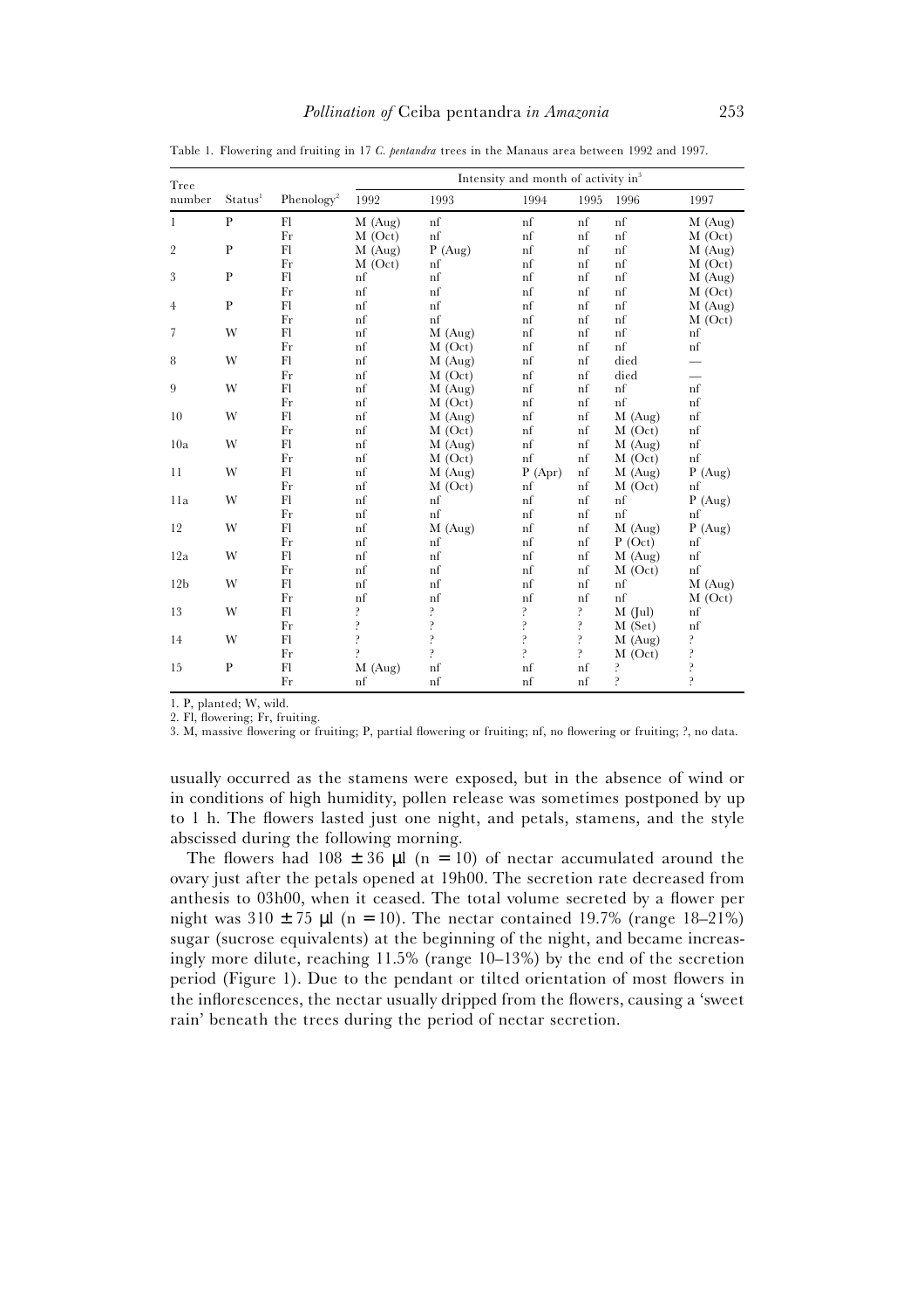

Figure 1. Cumulative nectar production  $\left( \bullet \right)$  and sugar concentration  $\left( \circ \right)$  in nectar of *Ceiba pentandra* flowers  $(mean \pm SE, n = 10$  flowers).

## *Controlled pollinations*

The ovaries of all hand self-pollinated flowers were retained for 5–7 d, during which time they showed some enlargement, but after that they aborted at an abscission layer in the pedicel 25–30 mm below the receptacle. Most crosspollinated flowers were also similarly aborted within 7 d. Diurnally crosspollinated flowers were aborted 24–48 h following anthesis, as were the bagged unpollinated flowers (apomixis controls).

The pollination tests (Table 2) revealed that tree 1 was functionally selfincompatible since none of the 407 selfed flowers set fruit. No fruit was produced in the non-pollinated flowers (apomixis controls) nor in the diurnally cross-pollinated flowers. Fruit-set in naturally pollinated flowers was only 0.7%. Deposition of self-pollen mixed with cross-pollen negatively affected fruitproduction ( $\chi^2$  = 6.49, df = 1, P = 0.011) and number of seeds per fruit (F = 4.21,  $df = 1$ ,  $P = 0.044$  compared with cross-pollination.

#### *Male parentage of the seedlings*

Electrophoretic studies of PGI revealed that trees 1 and 2 differed in this dimeric enzyme, with tree 1 exhibiting a three-banded phenotype (i.e., the

area. Pollen Pollination Number of Fruit-set Seeds/fruit Treatment load time flowers treated (%) (mean ± SD)

Table 2. Pollination tests, fruit-set and number of seeds per fruit in a tree of *Ceiba pentandra* in the Manaus

| Treatment                 | Pollen<br>load              | Pollination<br>time | Number of<br>flowers treated | Fruit-set<br>(%) | Seeds/fruit<br>(mean ± SD)   |
|---------------------------|-----------------------------|---------------------|------------------------------|------------------|------------------------------|
| Apomixis control          |                             |                     | 158                          | 0.0              |                              |
| Self-pollination          | $100\%$ self                | 20:00               | 407                          | 0.0              |                              |
| Cross-pollination         | $100\%$ cross               | 20:00               | 286                          | 16.8             | $170.5 \pm 41.5$<br>$(n=46)$ |
| Mixed-pollination         | $50\%$ self<br>$50\%$ cross | 20:00               | 241                          | 8.7              | $147.0 \pm 43.6$<br>$(n=19)$ |
| Diurnal cross-pollination | $100\%$ cross               | 06:00               | 47                           | 0.0              |                              |
| Open-pollination          |                             | ρ                   | 282                          | 0.7              | $104.4 \pm 36.1$<br>$(n=20)$ |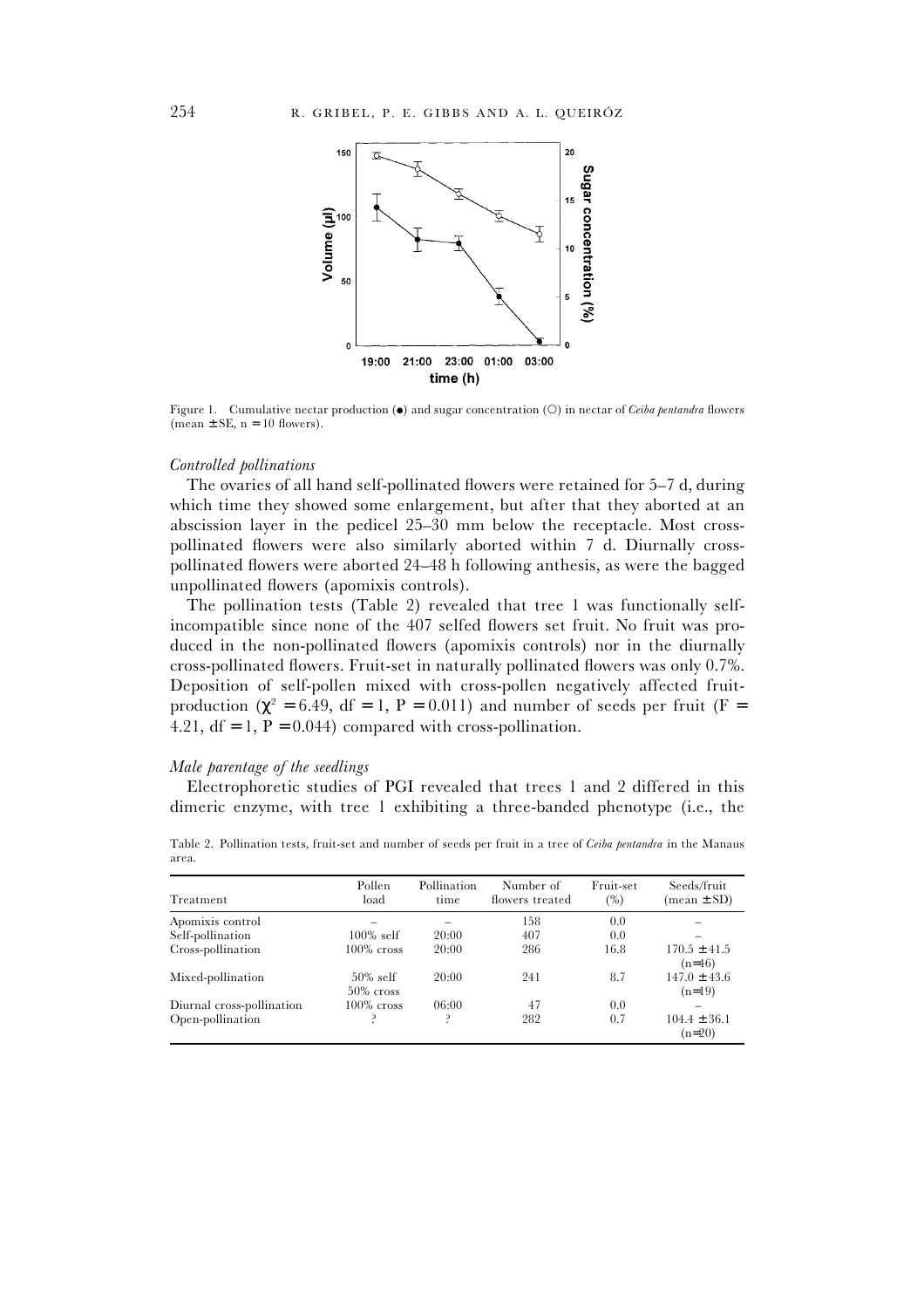|                          | Offspring genotypes |     |     |       | Estimate of          |  |
|--------------------------|---------------------|-----|-----|-------|----------------------|--|
| Maternal tree (genotype) | aa                  | ab  | bb  | total | outcrossed seeds (%) |  |
| Tree $1$ ( <i>ab</i> )   |                     |     |     |       |                      |  |
| Mixed-pollination        |                     | 254 | 241 | 497   | 98.4                 |  |
| Open-pollination         | C.                  | 103 | 114 | 222   | 91.0                 |  |
| Tree $2(bb)$             |                     |     |     |       |                      |  |
| Open-pollination         |                     | 61  | 110 | 171   | 71.3                 |  |

Table 3. Maternal and offspring genotypes at PGI-2 and estimate of percentage of outcrossed seeds in fruits of *Ceiba pentandra* resulting from mixed- and open-pollinations.

heterozygous genotype designated *ab*) and tree 2 having a single-banded phenotype for the PGI enzyme of lower electrophoretic mobility (i.e., the homozygous genotype *bb*). A quarter of the mixed-pollinated progeny resulting from selfing in tree 1 was expected to exhibit the homozygous *aa* genotype, whereas no seedling with this genotype could be found among the progeny resulting from crossing. In tree 2, any seedling resulting from selfing should exhibit the homozygous *bb* genotype, whereas the expected progeny genotypic ratio was 1 *ab*:1 *bb* among seedlings resulting from crossing. The use of electrophoresis to estimate the ratio of outcrossed seedlings (Table 3) suggested that tree 1 was predominantly outcrossed (91 and 98% of outcrossed seeds in fruits sired by openand mixed-pollinations, respectively), whereas tree 2 seemed to be somewhat more self-fertile (71% of outcrossed seeds in fruits resulting from open-pollination).

#### *Pollen tube performance*

Fluorescence microscopy showed that both self- and cross-pollen grains germinated on the stigma and produced tubes growing toward the ovary, where, at 24 h post-pollination, some 25–30% of the ovules were penetrated. The proportion of penetrated ovules increased slightly between 24–48 h and 48–72 h, reaching a maximum of 42–45% for both treatments (Figure 2). The proportion



Figure 2. Proportion of ovules penetrated by pollen tubes in self- and cross-pollinated pistils (white and striped bars respectively) of *Ceiba pentandra* 12, 24, 48 and 72 h following pollination. Column heights indicate a mean of 3–5 pistils and error bars represent the upper half of 95% confidence intervals. The numbers above the bars represent the number of pistils assessed.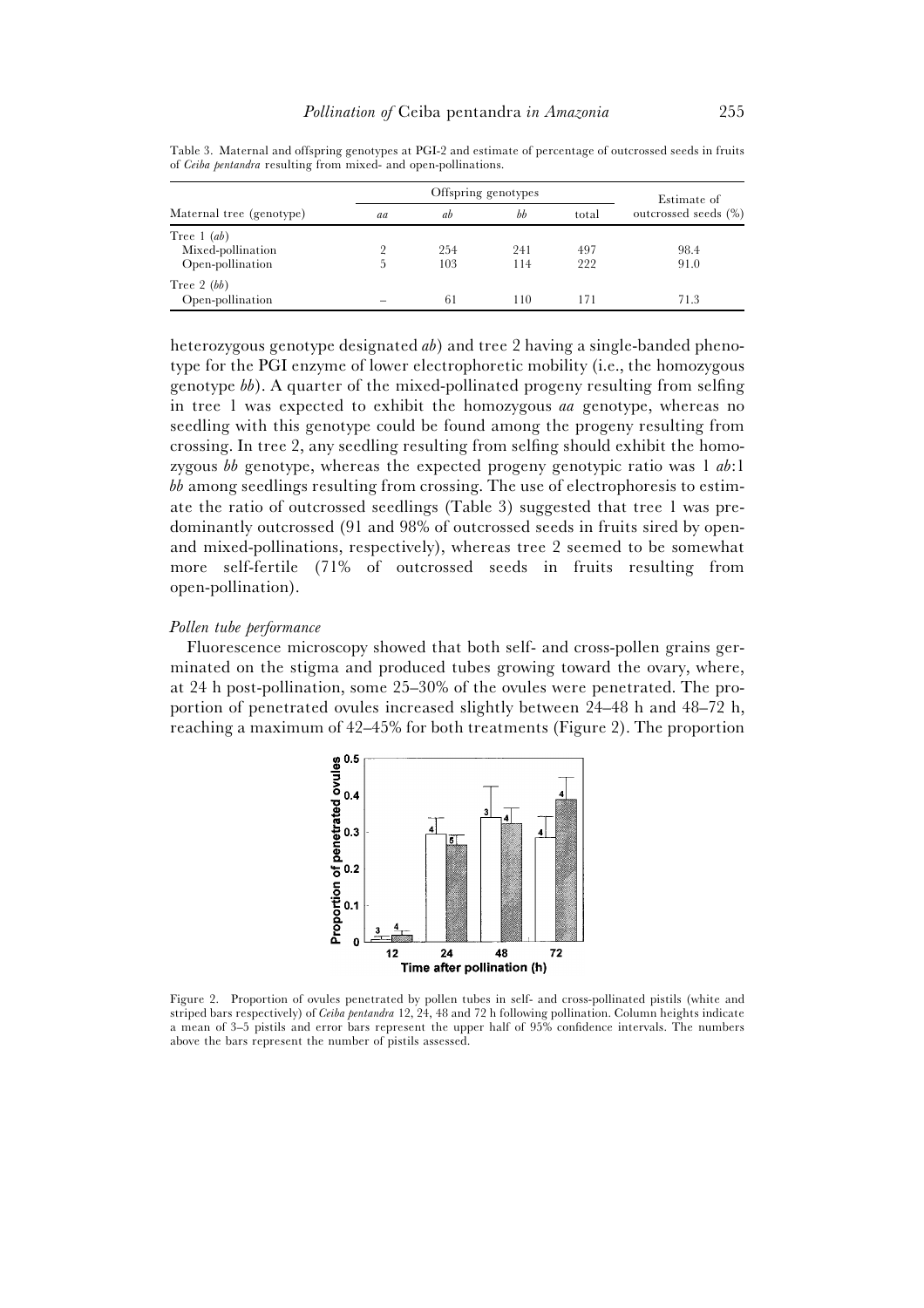of ovules penetrated by self- and cross-pollen tubes were not significantly different within each time period (t-test of means,  $P > 0.05$ ). The absolute percentage of penetrated ovules should be interpreted with caution because an unknown proportion of them could have been penetrated despite the lack of a visible 'pollen tail'. The data, however, can be used as an estimate of the minimum proportion of penetrated ovules and to compare the relative performance of self- and cross-pollen tubes, since any bias probably affected both treatments equally. The 10 diurnal cross-pollinated pistils examined under fluorescence microscopy had no trace of the presence of pollen tubes in the placental region and no ovules with pollen tube penetrations 24 h after pollination.

#### *Flower visitors*

Eight mammalian species visited the flowers of *C. pentandra* on the INPA campus: five phyllostomid bat species (*Phyllostomus discolor* (Wagner), *Phyllostomus hastatus* (Pallas), *Artibeus jamaicensis* Leach, *Artibeus concolor* Peters, and an unidentified glossophagine bat), two species of marsupials (*Caluromys philander* L. and *Didelphis marsupialis* L.) and a species of night monkey (*Aotus* sp., from a group formed by individuals released on the INPA campus 14 y ago). *Phyllostomus hastatus* and *P. discolor* were the only nocturnal visitors to *C. pentandra* flowers at the Maracá site.

Thirty-two bats were captured in mist-nets placed near the crown of flowering trees on the INPA campus: 24 *P. discolor*, four *P. hastatus*, three *A. concolor* and one *A. jamaicensis*. Additionally, six *A. concolor* were captured directly by hand at inflorescences near the platform. At the Maracá site, four *P. discolor* and four *P. hastatus* were captured. All captured bats in the two study areas had pollen on their fur and microscopic analyses of their pollen loads revealed only *C. pentandra* pollen.

*Phyllostomus hastatus* (head/body length 110–130 mm, weight 80–115 g) and *P. discolor* (head/body length 70–80 mm, weight 35–45 g) were the most frequent flower visitors in the two areas. Flock sizes for these two bat species were visually estimated at 30–50 individuals for *P. hastatus* and more than 100 individuals for *P. discolor* during the flowering peak on the INPA campus. At the Maraca´ site, more than 100 individuals of each *Phyllostomus* species visited the flowers of the study tree at the beginning of the night. Flocks of these bats arrived at the trees at both sites at dusk, around 18h35–18h45. Both species flew around the crowns several times before initiating flower visits. *Phyllostomus hastatus* activity was much more intense during the first hour after flower opening, whereas *P. discolor* had a more or less constant activity until midnight. During their visits, which lasted 1–5 s, individuals of these two bat species landed on the inflorescence with their wings extended backwards (Figure 3) or 'embraced' the cluster of flowers, introduced their head into the flowers, and lapped the nectar. Visits by these phyllostomid bats knocked considerable numbers of pistils/young fruits off the tree, but these probably were unpollinated or rejected selfed and crossed pistils for which an abscission layer had already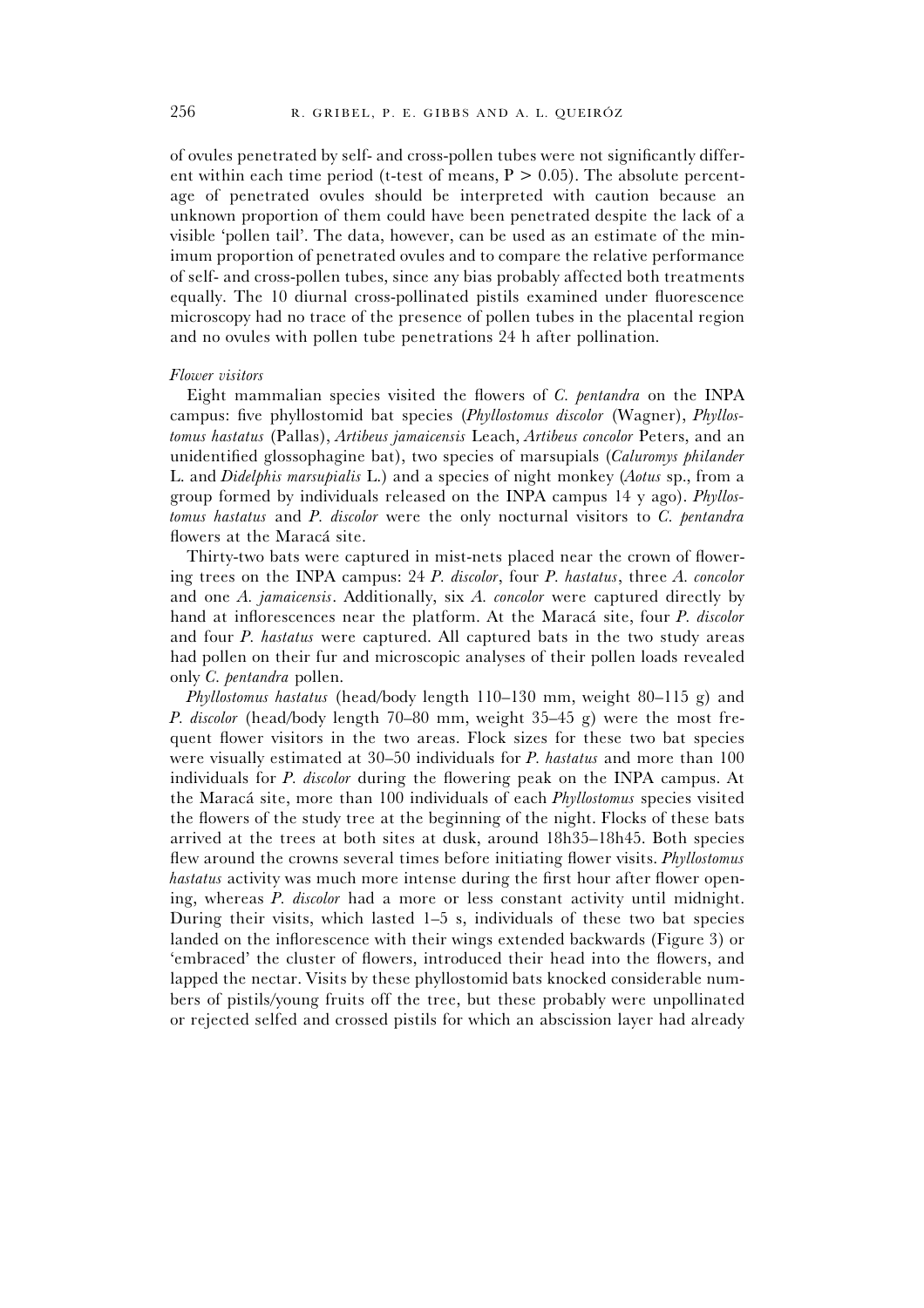

Figure 3. *Phyllostomus discolor* visiting an inflorescence of *Ceiba pentandra*. Note the flower's mainly downward inclination.

formed in the pedicel. Captured individuals of *P. discolor* and *P. hastatus* carried dense pollen loads on their heads and ventral body and wing surfaces.

*Artibeus concolor* (head/body length 55–60 mm, weight 18–22 g) was more commonly observed and photographed at the end of the flowering season, and these bats repeatedly visited the same pair of inflorescences in a restricted part of the crown. These small bats landed and walked on the inflorescence, keeping their wings closed during visits. They, too, carried heavy pollen loads on their heads and ventral body surfaces. During the most intensive period of *P. hastatus* activity, when these bats vocalize intensely, individuals of *A. concolor* were not observed at the tree. No observations were made on the visiting behaviour of *A. jamaicensis*, but this species could be confused with the other more frequent bat visitors because of its intermediate size between the two *Phyllostomus* species. The single captured individual of *A. jamaicensis* had a very sparse dust of pollen on its fur. Glossophagine bats were not captured in either area, but a few instances of their typical hovering visits were observed at the Manaus trees during the final week of the flowering period.

Unidentified nectar-seeking hawk moths were occasionally observed visiting flowers of tree 1 at the end of the flowering season and then only late at night, after the more intensive period of bat activity. *Caluromys philander* and *Didelphis marsupialis* walked along branches searching for inflorescences. Both species spent up to 30 s lapping the nectar in each inflorescence and apparently did not damage the flowers although some young fruits were dislodged during their visits. *Caluromys philander* was observed foraging alone or in pairs, and *D. marsupialis* was always observed alone. Both species visited trees 1 and 2 only during the two weeks of most intensive flowering. The night monkey *Aotus* sp. moved more quickly than the marsupial species and frequently jumped between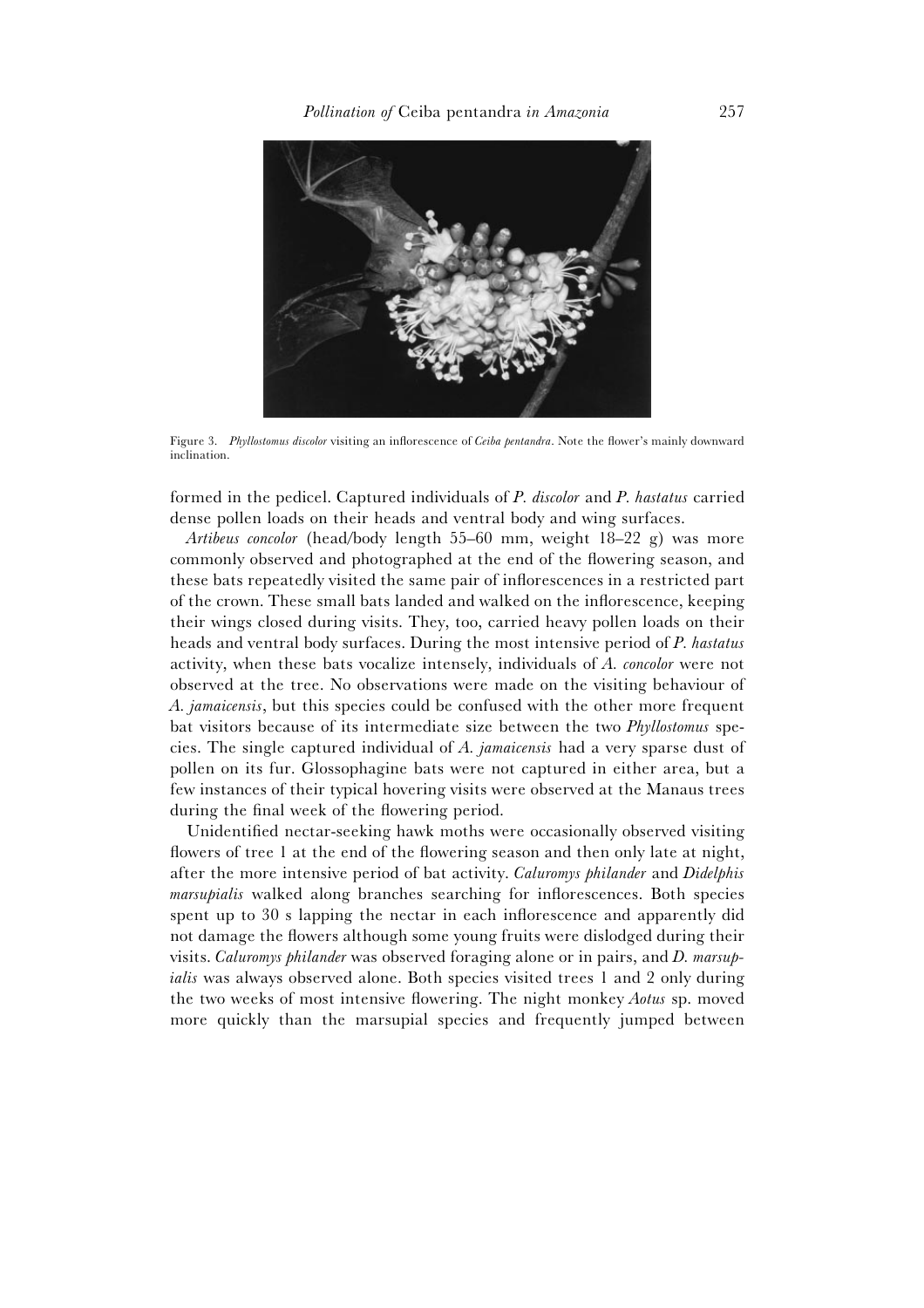branches to reach the inflorescences. Night monkeys were always observed foraging in groups of five individuals in both monitored trees on INPA's campus. Their activities in the inflorescence apparently did not damage the opened flowers but caused young fruits to drop. Diverse bee species (*Centris*, *Xylocopa*, *Bombus*, *Trigona* and *Apis* spp.), wasps (*Polybia*), and an unidentified hummingbird visited the flowers to collect residual nectar or pollen during the early daylight hours.

## DISCUSSION

## *Flowering phenology, floral biology and pollinators*

The 6 y of observations on the flowering of *C. pentandra* in this study were not enough to show a clear picture of the frequency of reproductive events in this species, but they do confirm previous observations that neotropical populations flower in non-annual periods (Baker 1965, Frankie *et al.* 1974, Murawski & Hamrick 1992). The trees in the Maracá and Manaus areas (located 370 km N and 312 km S of the equator, respectively) appear to have adjusted their phenology to flower during the local dry seasons, i.e., November–March in Maraca´ (Thompson *et al.* 1992) and August–October in Manaus (Ribeiro 1976).

*Ceiba pentandra* is a massively flowering tree that attracts assemblages of nocturnal and diurnal animals to flowers. Sugar concentration and volume of nectar secreted by each flower are within the range cited for most chiropterophilous species (Baum 1995, Eguiarte *et al.* 1987, Faegri & van der Pijl 1979, Gribel & Hay 1993, Gould 1978, Heithaus *et al.* 1974, Helversen & Reyer 1984, Hopkins 1984, Lack 1978, Lemke 1985, Kress & Stone 1993, Ramirez *et al.* 1984, Voss *et al.* 1980). However, the total amount of nectar offered by each tree individually is, to our knowledge, higher than that of any other studied species. The estimate of *c*. 650 000 flowers set by tree 1 (a relatively young and small tree that flowered for the first time during the study period) means that c. 200 l of nectar (and *c*. 30 kg of sugars) were available to floral visitors during the 5 wk flowering period. During the flowering peak, a tree such as this can probably secrete  $>10$  l of nectar (with  $>1.5$  kg of dissolved sugar) per night. Older and bigger trees, usually with 30–35 m of crown diameter, certainly produce still more impressive amounts of floral reward.

The combination of floral features (shape, colour, odour, time of anthesis, and period of nectar production) in *C. pentandra* indicates a pronounced adaptation for pollination by nocturnal animals, especially bats. An ecologically remarkable floral event, previously cited by Toxopeus (1950), Baker (1983) and Murawski & Hamrick (1992), is the abscission of the style, together with the petals and anthers, during the morning following anthesis. Ovaries from diurnal hand pollinations (effected at 06h00) presented no penetrated ovules, indicating that the pollen tubes had not traversed the style into the ovary before stylar abscission. Thus, diurnal pollinations have no importance in *C.*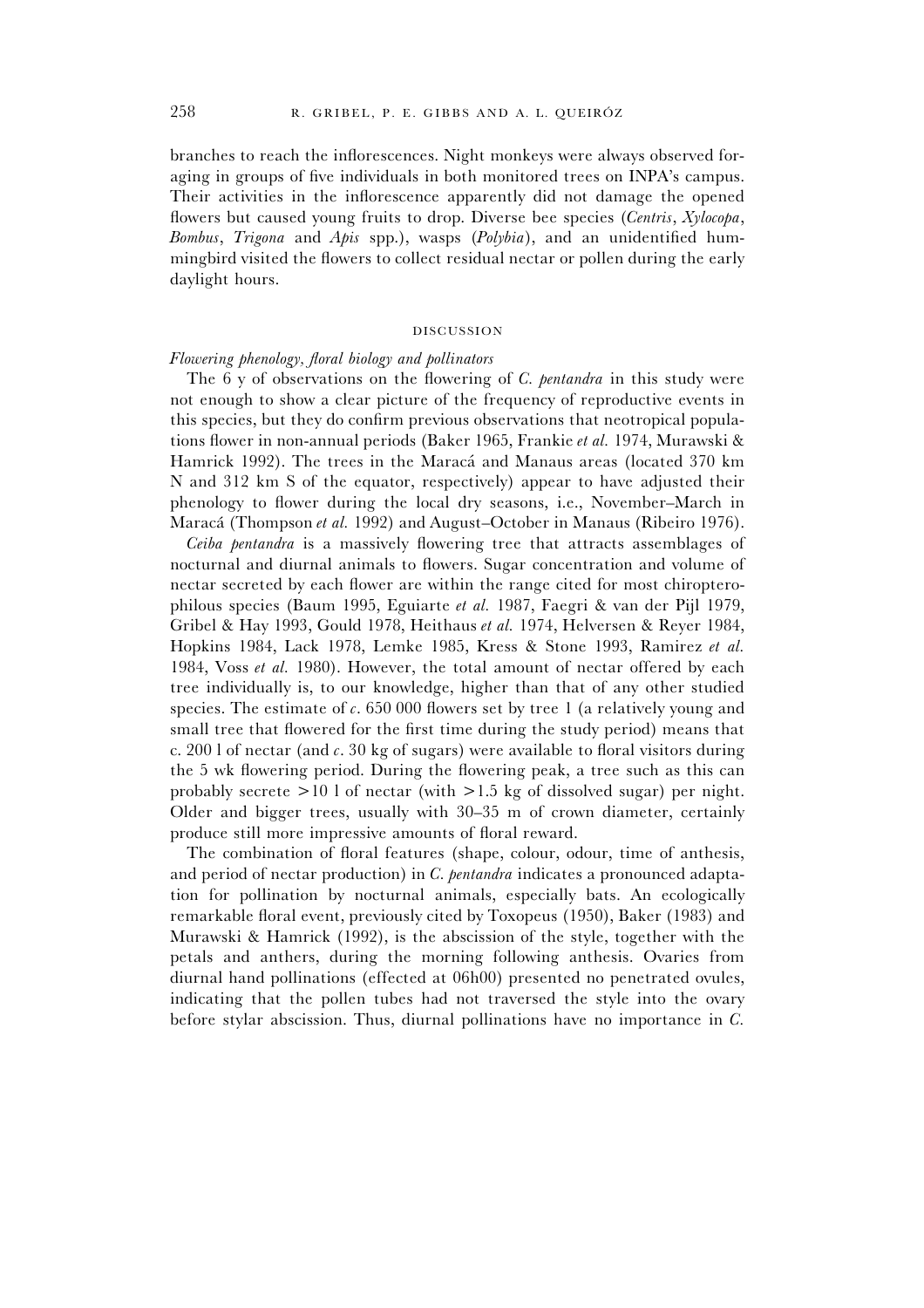*pentandra* reproduction. This strict adaptation for nocturnal pollination differentiates *C. pentandra* from other bat-pollinated Bombacaceae such as *Ceiba acuminata* (Baker *et al.* 1971) and *Pseudobombax ellipticum* (Eguiarte *et al.* 1987), where diurnal floral visitors may have some role in fruit- and seed-set. Failure to observe this essential aspect of *Ceiba pentandra* floral biology has led some authors to suggest possible effective diurnal pollinations by monkeys (Janson *et al.* 1981), birds (Toledo 1977), or insects (Toxopeus 1950).

Glossophagine bats were not a common visitor of *C. pentandra* flowers in either of our study areas, although they are frequent visitors to other chiropterophilous plants such as *Couepia longipendula* Pilger, *Caryocar villosum* (Aubl.) Pers. and *Bauhinia longicuspis* Spruce ex Benth. in the Manaus area (Rogério Gribel, unpubl. data). At first sight this seems surprising, since *C. pentandra* floral morphology allows glossophagine bats to take nectar during their hovering flight visits. This contrasts with other non-glossophagine bat-pollinated or non-flying mammal-pollinated Bombacaceae, such as *Pseudobombax tomentosum* (Mart. et Zucc.) A. Robyns and *Ochroma pyramidale* (Lam.) Urban, which have large, erect, funnel-shaped flowers which make difficult or preclude typical glossophagine hovering visits (Gribel 1988, Gribel *et al.* 1990). The rarity of glossophagines at *C. pentandra* flowers may be a predator-avoidance response due to the intense activity of *P. hastatus* in these areas. *Phyllostomus hastatus* is an omnivorous bat that can prey on small vertebrates (Gardner 1977), including glossophagine bats, at least in captivity (Dunn 1933).

Although the three nocturnal non-flying mammals observed in this study made legitimate visits (i.e., non-destructive visits, touching the anthers and stigmas) it is likely that they have a negligible role in *C. pentandra* crosspollination when compared with bats, because of the scarcity of their visits and their relatively limited ability to move between scattered emergent *C. pentandra* trees. The foraging behaviour of the small phyllostomid bat *Artibeus concolor*, repeatedly visiting few inflorescences in a restricted area of the canopy, probably promotes high levels of geitonogamous pollination and can be important for the fruit-set of self-compatible trees. However, *Phyllostomus hastatus* and *P. discolor* are clearly the main pollinators of *C. pentandra* in both study areas. The following behavioural features of both *Phyllostomus* species contribute to their effectiveness as pollinators of *C. pentandra*: (1) high frequency of their visits, (2) foraging in large groups that presumably move between trees, (3) potential to cover large distances, (4) non-destructive visits on the inflorescences, and (5) foraging activity during the first half of the night, which permits the pollen tubes to traverse the style before its abscission in the morning.

Probably only a small fraction of the nectar produced is available to be consumed by floral visitors since the tilted or pendant orientation of most flowers allows drainage of the nectar droplets, and this waste of nectar is intensified during the bat's visits when the branches are shaken. Perhaps this floral orientation has an adaptive value: the fast decline in nectar availability during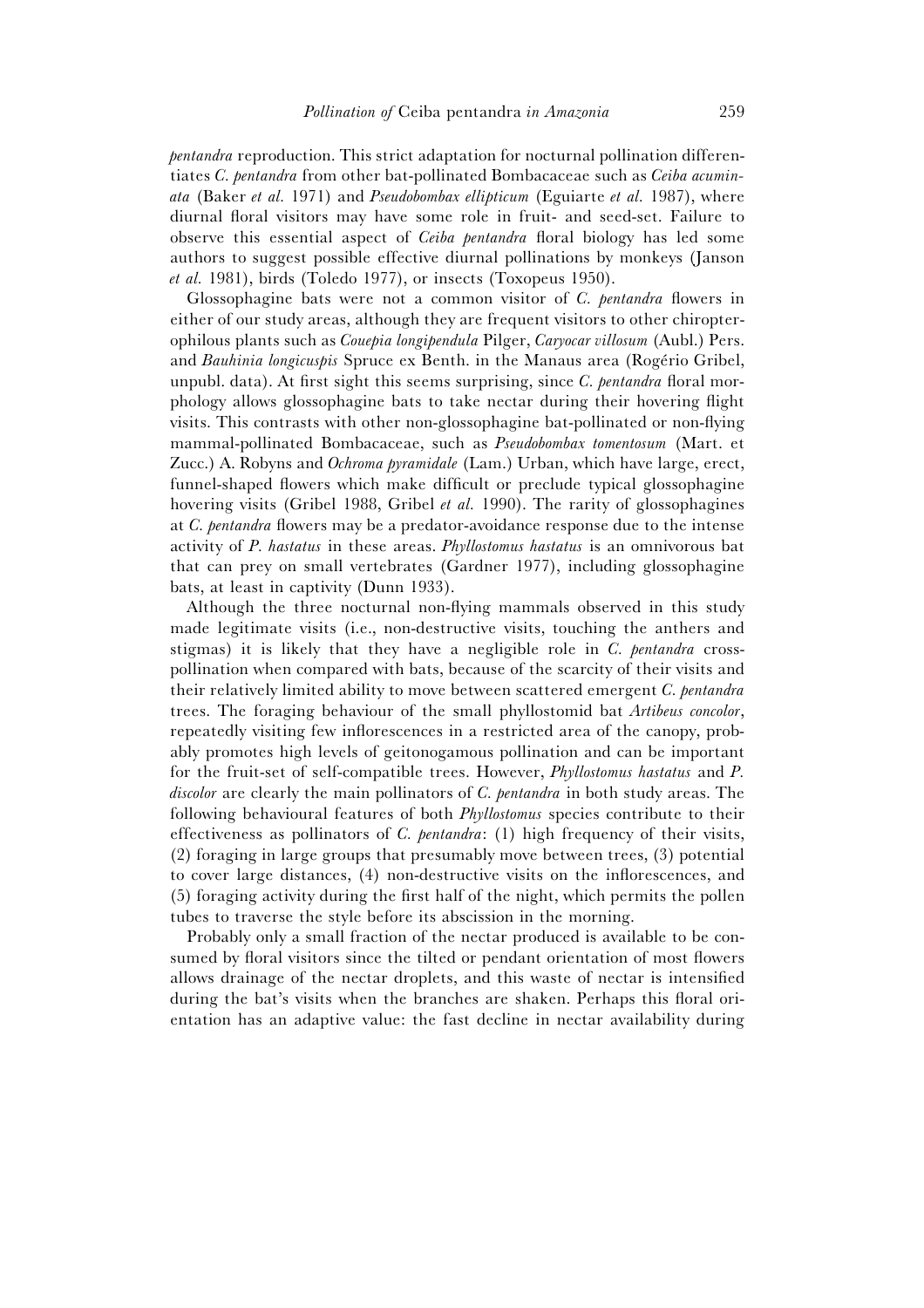visitations would force the bat flocks to move to other trees, promoting crosspollination. Abundant resources concentrated in small, irregularly distributed patches during ephemeral and unpredictable periods favour group foraging by phyllostomid bats (Ayensu 1974, Baker 1973, Fleming 1982, Howell 1979, Lemke 1984, 1985). Group foraging has been observed for *P. discolor* in several studies (Gribel & Hay 1993, Heithaus *et al.* 1974, 1975; Kress & Stone 1993, Sazima & Sazima 1977). Foraging in large groups, *P. hastatus* and *P. discolor* share the resources available in a given tree and may be forced to move to another tree to satisfy their energetic demands, promoting cross-pollination. *Phyllostomus hastatus* and *P. discolor* have a high potential as long-distance crosspollinating vectors. The foraging territory of *P. hastatus* may extend up to 20 km around the roosting site (Williams & Williams 1970; but see McCracken & Bradbury 1981 for a smaller estimate of the *P. hastatus* foraging area). *Phyllostomus discolor* was found carrying pollen of *Ceiba aesculifolia* for distances greater than 1 km overnight in Costa Rica (Heithaus *et al.* 1975).

The data from this study, carried out in areas separated by 700 km in a north/south direction, together with observations by Carvalho (1960) in Belém (located 1300 km east of Manaus), indicate that the *C. pentandra*-*Phyllostomus* pollination system may be regionally widespread. Body size and visiting behaviour of *P. hastatus* and *P. discolor* resemble those of some medium-sized Pteropodidae bat species, such as *Epomophorus gambianus*, which pollinates *C. pentandra* in Ghana (Baker & Harris 1959, Harris & Baker 1959; compare the photographs of bats on *C. pentandra* flowers in Harris & Baker (1959) with Figure 3). The similarity in selective pressures exerted by the main pollinators in both neotropical and palaeotropical regions may have contributed to the success of *C. pentandra* in colonizing extensive tropical areas and diverse habitats while keeping the same basic floral structure and function despite geographically (and genetically) widely disjunct populations.

## *Breeding system*

*Ceiba pentandra* seems to be somewhat variable in its breeding and mating system throughout its distribution range (Baker 1955, 1965; Elmqvist *et al.* 1992, Murawski & Hamrick 1992; Toxopeus 1948, 1950). The results reported in this paper provide experimental (tree 1) and circumstantial (tree 12 in 1993 and tree 15 in 1992) evidence that cross-pollination may be essential for fruit and seed production in some trees and that successful geitonogamy is probably not widespread in Central Amazonia.

A possible explanation for the self-fertility exhibited by *C. pentandra* in the palaeotropical region may be the putative recent bottleneck in population size during the colonization period in Africa and Asia, when selection favoured selfing individuals and probably purged deleterious mutations from the population (Baker 1955, Barrett & Shore 1989, Leberg 1992). In contrast, in the historically large populations in the core neotropical area of distribution, such as those in Central Amazonia and Central America, higher levels of outcrossing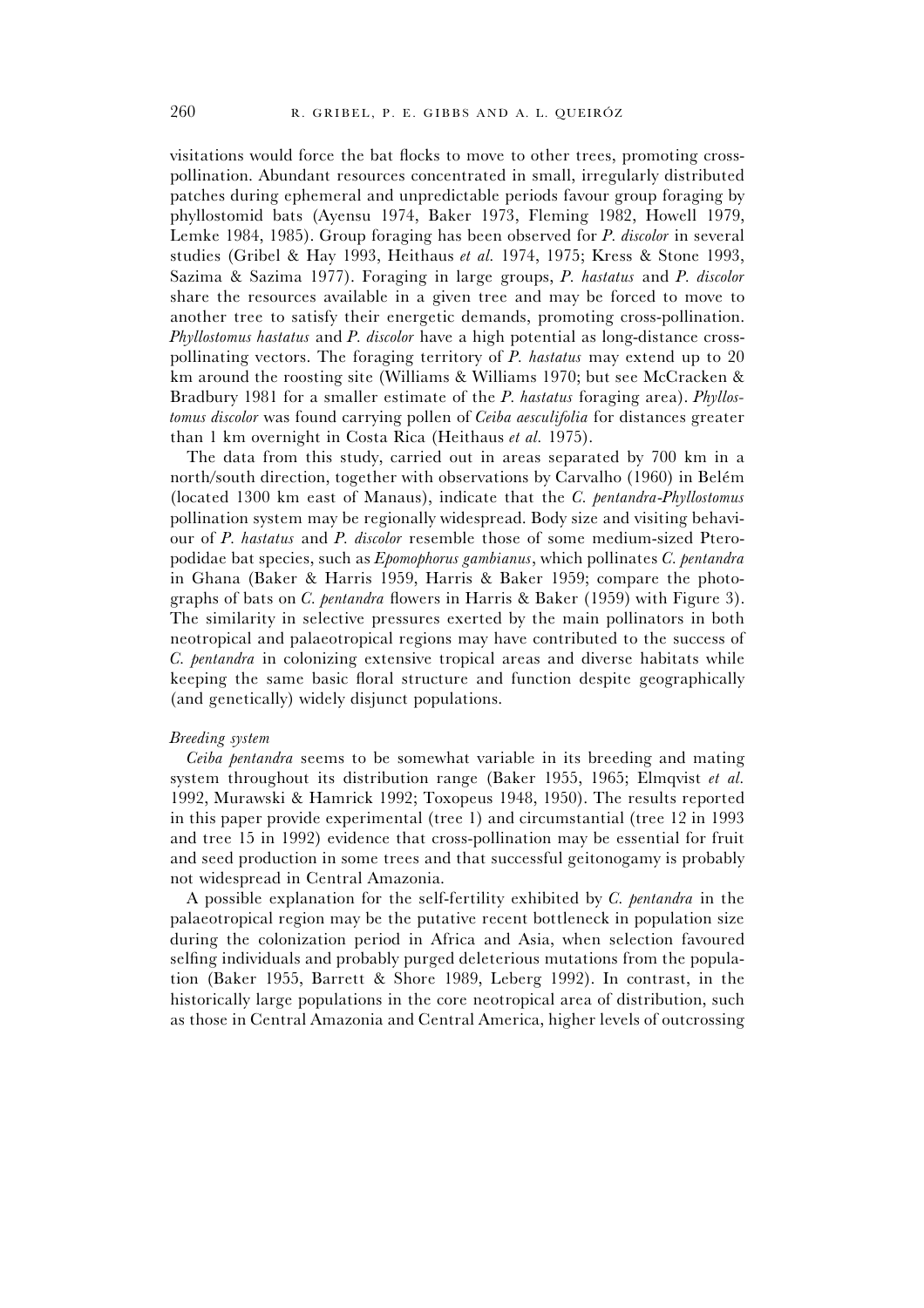and an accumulation of recessive deleterious mutations could be expected (Lande & Schemske 1985). In other bombacaceous taxa, such as *Eriotheca gracilipes* (Oliveira *et al.* 1992), *Chorisia speciosa* and *C. chodatii* (Gibbs & Bianchi 1993) self-pollen tubes are also as successful at penetrating ovules as crossed ones. In these species, which set no fruit by self-pollination, self-pollen tubes that penetrate ovules effect fertilization, and a resting zygote with initial endosperm nuclei divisions is present at the time selfed flowers abscise.

Finally, our results have implications for the conservation biology of *C. pentandra* in the Amazon region. It seems possible that, despite a mixed mating system, many *C. pentandra* trees in Central Amazonia require cross-pollination to set fruits and seeds. The native populations of *C. pentandra* have suffered intensive exploitation by the plywood industry throughout the Brazilian, as well as the Peruvian, Amazon (Gentry & Vasquez 1988). The density of *C. pentandra* trees in the exploited areas has been greatly reduced and the remaining trees are those of very difficult access. Increased inter-tree distances may constrain the movement of bats (and consequently pollen) between trees, reducing the reproductive capacity of the non-exploited individuals and/or increasing the proportion of selfed progeny. Furthermore, the bat populations themselves have probably been affected by the destruction of their natural habitats in várzea forest and the disturbance of their roosting and feeding sites, which may also influence the pollination success and seed output of *C. pentandra*. Thus, any management or conservation policy for *C. pentandra* in Central Amazonia should take into consideration that outcrossing, which is promoted mainly by two bat species, is probably essential for the propagation of many remaining trees in this region and for the recovery of populations from logging.

#### ACKNOWLEDGEMENTS

This study was supported by the Instituto Nacional de Pesquisas da Amazônia, Fundação Botânica Margaret Mee, and Margaret Mee Amazon Trust. We thank Marilyn Loveless and Charles R. Clement for comments on the manuscript and George Antunes and Summer Wilson for helping with corrections in English. Mauro Jansen kindly provided data on the phenology of tree 15. Grants to RG were provided by The British Council (SCOT/BRA/2273/234/A) and by the Conselho Nacional de Desenvolvimento Científico e Tecnológico – CNPq (200826/91).

#### LITERATURE CITED

AYENSU, E. S. 1974. Plant and bat interactions in West Africa. *Annals of the Missouri Botanic Garden*  $61.702 - 727$ 

BAKER, H. G. 1955. Self-compatibility and establishment after 'long-distance' dispersal. *Evolution* 9:347– 349.

BAKER, H. G. 1965. The evolution of the cultivated kapok tree: a probable West African product. Pp. 185–216 in Brokesnsha, D. (ed.). *Ecology and economic development in Africa*. Research series no. 9. Institute of International Studies, University of California. Berkeley, CA.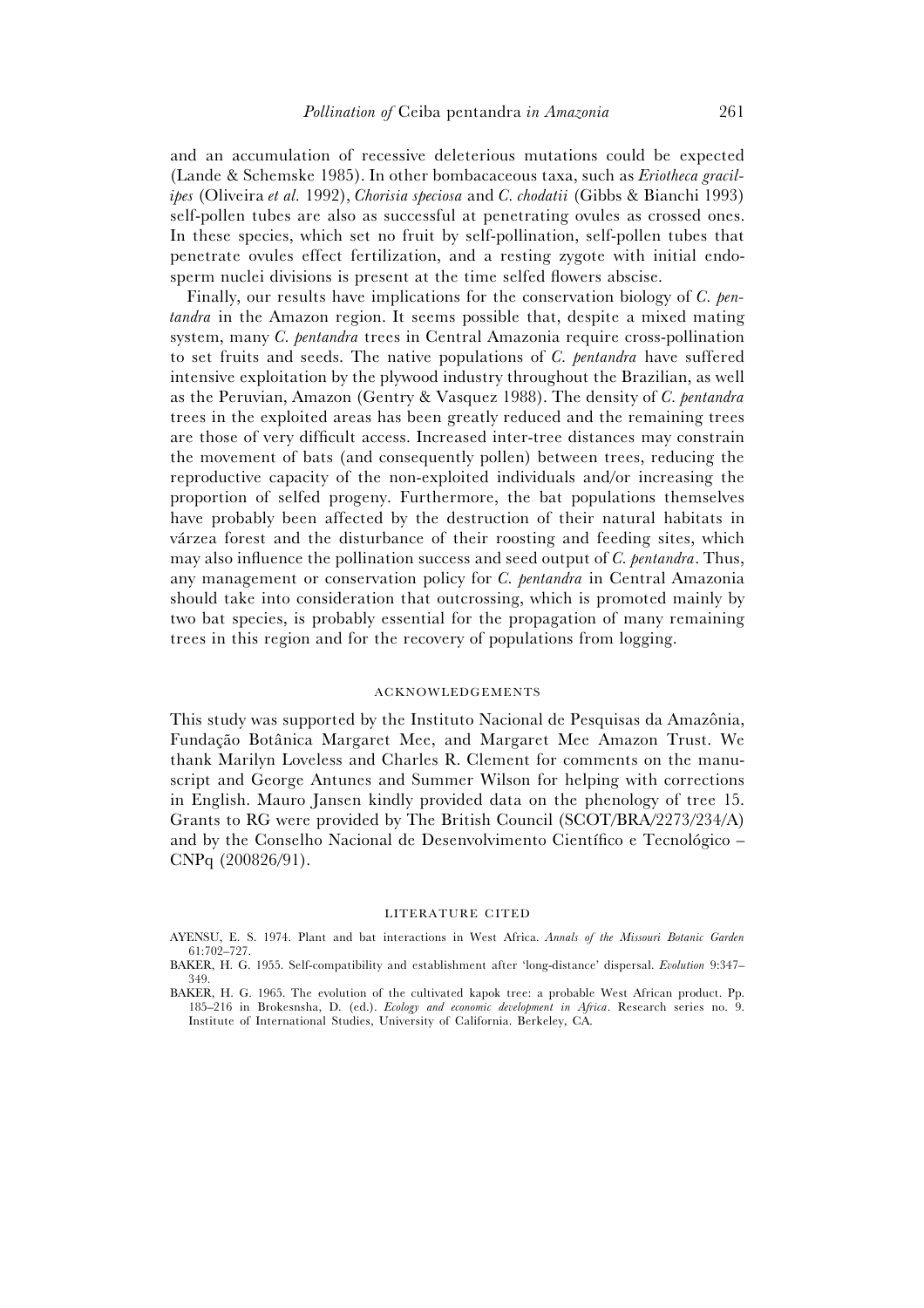- BAKER, H. G. 1973. Evolutionary relationships between flowering plants and animals in American and African forests. Pp. 145–159 in Meggers, B. J., Ayensu, E. S. and Duckworth, W. D. (eds). *Tropical forest ecosystems in Africa and South America: a comparative review*. Smithsonian Institution Press. Washington, DC.
- BAKER, H. G. 1983. *Ceiba pentandra*. Pp. 212–215 in Janzen, D. H. (ed.). *Costa Rican Natural History*. University of Chicago Press, Chicago, IL.

BAKER, H. G. & HARRIS, B. J. 1959. Bat-pollination of the silk-cotton tree, *Ceiba pentandra* (L.) Gaertn. (*sensu lato*), in Ghana. *Journal of the West African Science Association* 4:1–9.

BAKER, H. G., CRUDEN, R. W. & BAKER, I. 1971. Minor parasitism in pollination biology and its community function: the case of *Ceiba acuminata*. *BioScience* 21:1127–1129.

BARRETT, S. C. H. & SHORE, T. S. 1989. Isozyme variation in colonising plants. Pp. 106–126 in Soltis, E. & Soltis, P. S. (eds). *Isozymes in plant biology*. Dioscorides Press, Portland, OR.

BAUM, D. A. 1995. The comparative pollination and floral biology of baobabs (Adansonia – Bombacaceae). *Annals of the Missouri Botanic Garden* 82:322–348.

BEATTIE, A. J. 1971. A technique for the study of insect-borne pollen. *Pan-Pacific Entomologist* 47:82.

CARVALHO, C. T. 1960. Das visitas de morcegos as flores (Mammalia, Chiroptera). *Annais da Academia Brasileira de Cieˆncias* 32:359–377.

COX, P. A. 1983. Observations on the natural history of Samoan bats. *Mammalia* 47:519–521.

DUNN, L. H. 1933. Observations on the carnivorous habits of the spear-nosed bat, *Phyllostomus hastatus panamensis* Allen, in Panama. *Journal of Mammalogy* 14:188–199.

EGUIARTE, L., MARTÍNEZ DEL RÍO, C. & ARITA, H. 1987. El nectar y el polen como recursos: el papel ecologico de los visitantes a las flores de *Pseudobombax ellipticum* (H.B.K.) Dugand. *Biotropica* 19:74–82.

ELMQVIST, T., COX, P. A., RAINEY, W. E. & PIERSON, E. D. 1992. Restricted pollination on oceanic islands: pollination of *Ceiba pentandra* by flying foxes in Samoa. *Biotropica* 24:15–23.

- FAEGRI, K. & VAN DER PIJL, L. 1979. *The principles of pollination ecology* (3rd edition). Pergamon Press, Oxford.
- FLEMING, T. H. 1982. Foraging strategies of plant-visiting bats. Pp. 287–325 in Kunz, T. H. (ed.). *Ecology of bats*. Plenum Publishing Corporation. New York.

FRANKIE, G. W., BAKER, H. G. & OPLER, P. A. 1974. Comparative phenological studies of trees in tropical wet and dry forests in the lowlands of Costa Rica. *Journal of Ecology* 62:881–913.

GARDNER, A. L. 1977. Feeding habits. Pp. 293–350 in Baker, R. J., Jones, J. K. J. & Carter, D. C. (eds). *Biology of bats of the New World family Phyllostomidae, Part II*. Special Publication of the Museum Texas Technical University, Texas.

GENTRY, A. H. & VASQUEZ, R. 1988. Where have all the *Ceibas* gone? A case history of mismanagement of a tropical forest resource. *Forest Ecology and Management* 23:73–76.

GIBBS, P. E. & BIANCHI, M. 1993. Post-pollination events in species of *Chorisia* (Bombacaceae) and *Tabebuia* (Bignoniaceae) with late-acting self-incompatibility. *Botanica Acta* 106:64–71.

GOULD, E. 1978. Foraging behavior of Malaysian nectar-feeding bats. *Biotropica* 10:184–193.

GRIBEL, R. 1988. Visits of *Caluromys lanatus* (Didelphidae) to flowers of *Pseudobombax tomentosum* (Bombacaceae): a probable case of pollination by marsupials in Central Brazil. *Biotropica* 20:344–347.

GRIBEL, R. & ABBOTT, R. J. 1996. Genetics of cytosolic phosphoglucose isomerase (PGI) variation in the Amazonian tree *Pseudobombax munguba* (Bombacaceae). *Heredity* 76:531–538.

GRIBEL, R. & HAY, J. D. 1993. Pollination ecology of *Caryocar brasiliense* (Caryocaraceae) in central Brazil cerrado vegetation. *Journal of Tropical Ecology* 9:199–211.

GRIBEL, R., SAZIMA, I. & SAZIMA, M. 1990. Flores pedem morcegos. *Ciência Hoje* 61:22–28.

HARRIS, B. J. & BAKER, H. G. 1959. Pollination of flowers by bats in Ghana. *Nigerian Field* 24:151– 159.

HEITHAUS, E. R., FLEMING, T. H. & OPLER, P. A. 1975. Foraging patterns and resource utilisation in seven species of bats in a seasonal tropical forest. *Ecology* 56:841–854.

HEITHAUS, E. R., OPLER, P. A. & BAKER, H. G. 1974. Bat activity and pollination of *Bauhinia pauletia*: plant-pollinator coevolution. *Ecology* 55:412–419.

HELVERSEN, O. V. & REYER, H. U. 1984. Nectar intake and energy expenditure in a flower visiting bat. *Oecologia* 63:178–184.

HOPKINS, H. C. 1984. Floral biology and pollination ecology of the neotropical species of *Parkia*. *Journal of Ecology* 72:1–23.

HOWELL, D. J. 1979. Flock foraging in nectar-feeding bats: advantages to the bats and the host plants. *American Naturalist* 114:23–49.

JANSON, C. H., TERBORGH, J. & EMMONS, L. H. 1981. Non-flying mammals as pollinating agents in the Amazonian forest. *Biotropica* 13 (Supplement):1–6.

KRESS, W. J. & STONE, D. E. 1993. Morphology and floral biology of *Phenakospermum* (Strelitziaceae), an arborescent herb of the Neotropics. *Biotropica* 25:290–300.